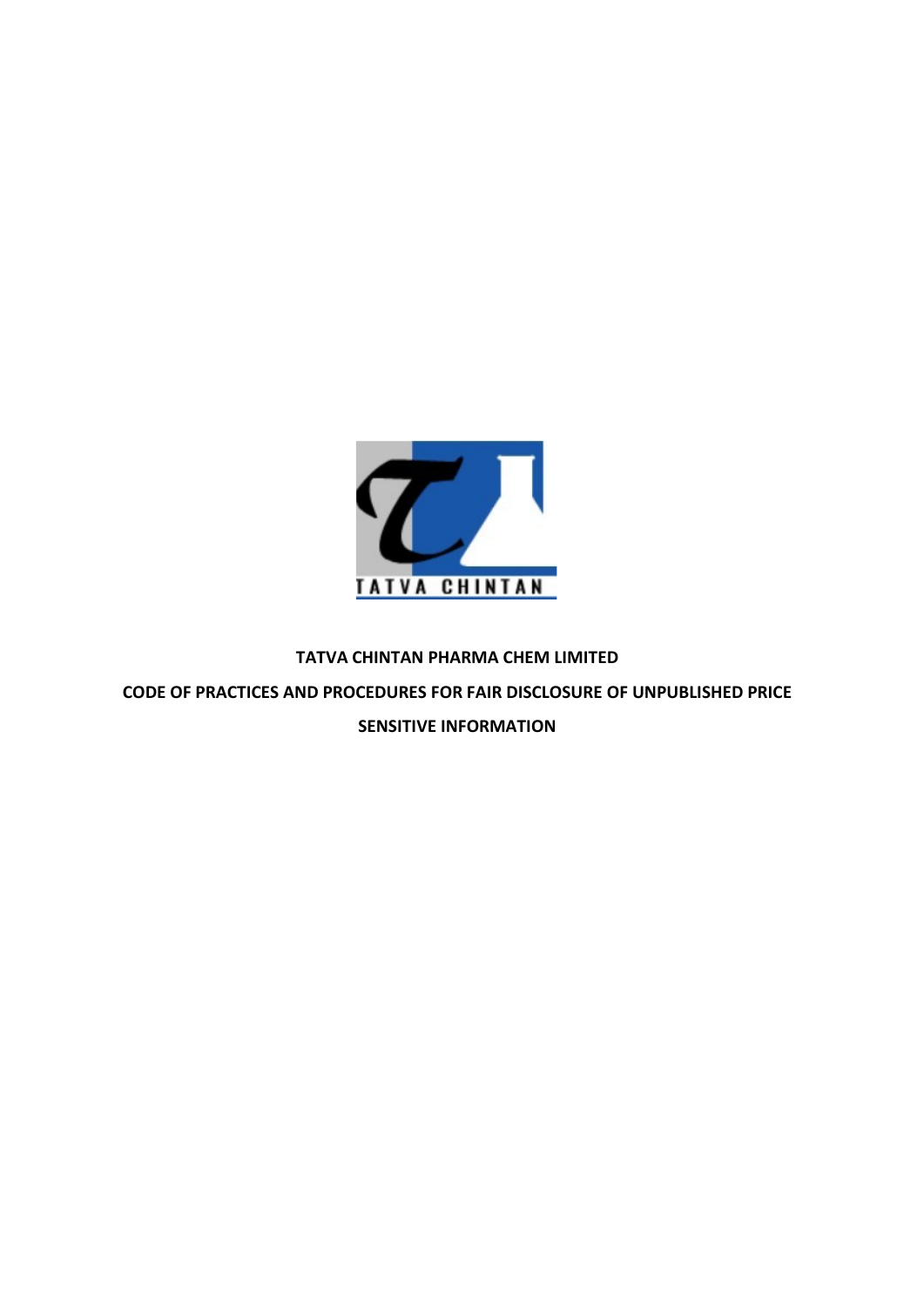| <b>Name of Document</b>           | CODE OF PRACTICES AND PROCEDURES FOR FAIR DISCLOSURE<br>OF UNPUBLISHED PRICE SENSITIVE INFORMATION |
|-----------------------------------|----------------------------------------------------------------------------------------------------|
| <b>Version</b>                    | 1.0                                                                                                |
| Policy/Code/Manual/Other          | Code                                                                                               |
| <b>Effective date of document</b> | 13-03-2021                                                                                         |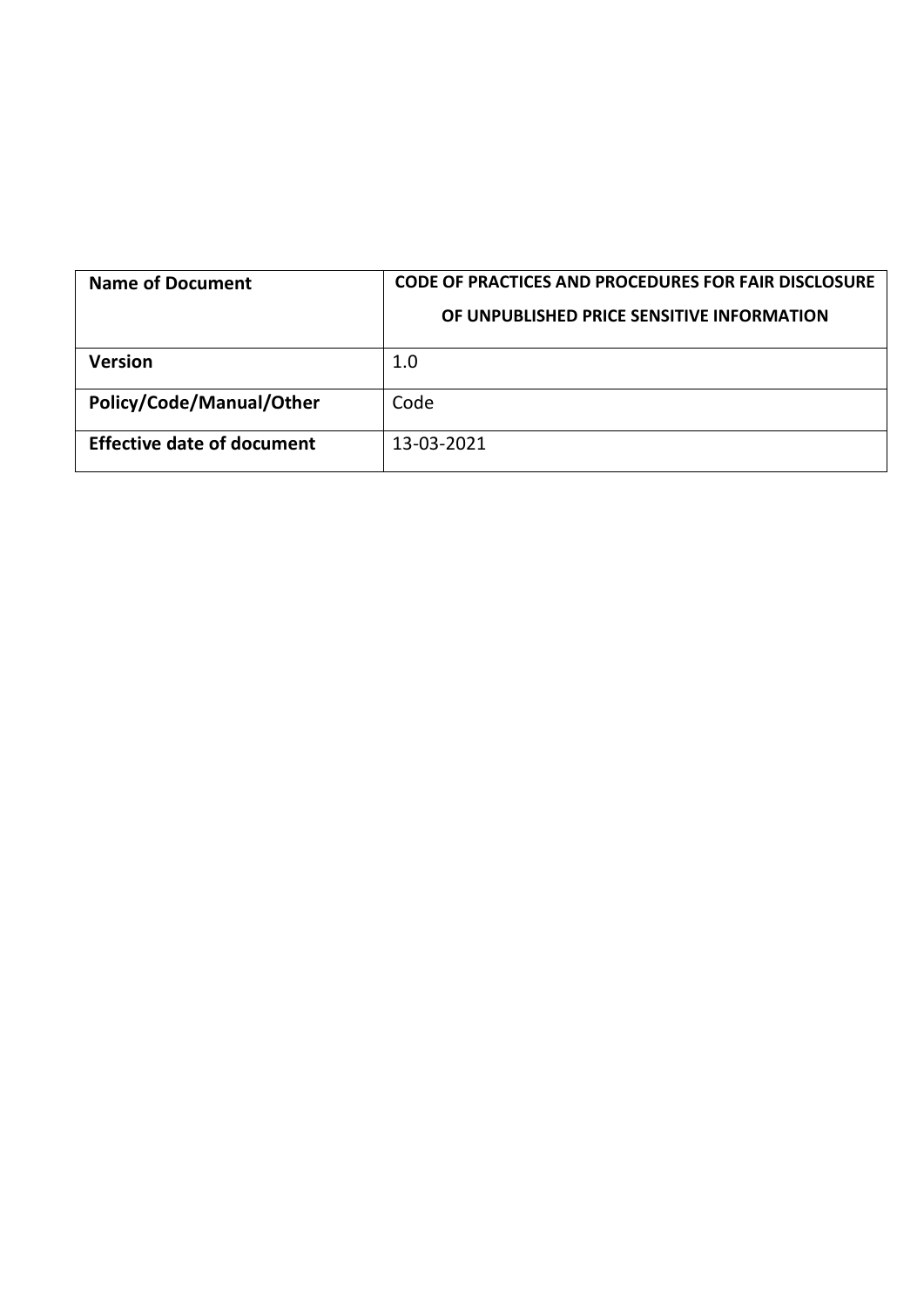**I.** INTRODUCTION:<br>The Securities and Exchange Board of India (SEBI), in its endeavor to p<br>investors in general, has formulated the SEBI (Prohibition of Insider<br>2015 (hereinafter referred to as "PIT Regulations") under the **I. INTRODUCTION:**<br>The Securities and Exchange Board of India (SEBI), in its endeavor to protect the interests of<br>investors in general, has formulated the SEBI (Prohibition of Insider Trading) Regulations,<br>2015 **(hereinaft i.** INTRODUCTION:<br>The Securities and Exchange Board of India (SEBI), in its endeavor to protect the interests of<br>investors in general, has formulated the SEBI (Prohibition of Insider Trading) Regulations,<br>2015 (**hereinat** 1. INTRODUCTION:<br>
The Securities and Exchange Board of India (SEBI), in its endeavor to protect the interests of<br>
investors in general, has formulated the SEBI (Prohibition of Insider Trading) Regulations,<br>
2015 (**hereinaf** I. INTRODUCTION:<br>The Securities and Exchange Board of India (SEBI), in its endeavor to protect the interests of<br>investors in general, has formulated the SEBI (Prohibition of Insider Trading) Regulations,<br>2015 (hereinafter **I.** INTRODUCTION:<br>The Securities and Exchange Board of India (SEBI), in its endeavor to protect the interests of<br>investors in general, has formulated the SEBI (Prohibition of Insider Trading) Regulations,<br>2015 (Mereinaft **I.** INTRODUCTION:<br>The Securities and Exchange Board of India (SEBI), in its endeavor to protect the interests of<br>investors in general, has formulated the SEBI (Prohibition of Insider Trading) Regulations,<br>2015 (hereinafte **I. INTRODUCTION:**<br>The Securities and Exchange Board of India (SEBI), in its endeavor to protect the interests of<br>investors in general, has formulated the SEBI (Prohibition of Insider Trading) Regulations,<br>2015 (hereinafte **I. INTRODUCTION:**<br>The Securities and Exchange Board of India (SEBI), in its endeavor to protect the interests of<br>investors in general, has formulated the SEBI (Prohibition of Insider Trading) Regulations,<br>2015 **(hereinaft I.** INTRODUCTION:<br>The Securities and Exchange Board of India (SEBI), in its endeavor to protect the interests of<br>investors in general, has formulated the SEBI (Prohibition of Insider Trading) Regulations,<br>2015 (**hereinaft** I. INTRODUCTION:<br>The Securities and Exchange Board of India (SEBI), in its endeavor to protect the interests of<br>investors in general, has formulated the SEBI (Prohibition of Insider Trading) Regulations,<br>2015 (hereinafter I. INTRODUCTION:<br>
The Securities and Exchange Board of India (SEBI), in its endeavor to protect the interests of<br>
investors in general, has formulated the SEBI (Profibilition of Insider Trading) Regulations,<br>
2015 (**herein I. INTRODUCTION:**<br>
The Securities and Exchange Board of India (SEBI), in its endeavor to protect the interests of<br>
investors in general, has formulated the SEBI (Prohibition of Insider Trading) Regulations,<br>
2015 (hereina The Securities and Exchange Board of India (SEBI), in its endeavor to protect the interests of<br>investors in general, has formulated the SEBI (Prohibition of Insider Trading) Regulations,<br>2015 (hereinafter referred to as "P The Securities and Exchange Board of India (SEBI), in its endeavor to protect the interests of<br>investors in general, has formulated the SEBI (Prohibition of Insider Trading) Regulations,<br>2015 (**hereinafter referred to as "** The Securities and Exchange Board of India (SEBI), in its endeavor to protect the interests of inversions, in general, has formulated the SEBI (Probibition of Insider Trading) Regulations, 2015 (hereinather referred to as Investors in general, has formulated the SEBI (Prohibition of Insider Trading) Regulations,<br>2015 (hereinafter referred to as "PIT Regulations") under the powers conferred on time<br>the SEBI Act, 1992. These PIT Regulations w

Anten and the provision of the Board of Directors of the Company's Color State (1015). (hereinafter referred to as "PIT Regulations") under the powers conferred the SEBI Act, 1992. These PIT Regulations were notified on 15 into force with effect from 120<sup>th</sup> day from the date of its publication in the Official Gazette<br>i.e. w.e.f. from 15<sup>th</sup> May, 2015. These PIT Regulations shall be applicable to all companies<br>whose shares are listed on Indi In order to comply with the mandatory requirement of the PIT Regulations, it is necessary to formulate a Code of Practices and Procedures for Fair Disclosure of Unpublished Price Sensitive Information for Tatva Chintan Pha In order to comply with the mandatory requirement of the PIT Regulations, it is necessary to<br>formulate a Code of Practices and Procedures for Fair Disclosure of Unpublished Price<br>Sensitive Information for Tatva Chintan Pha

13th March,2021.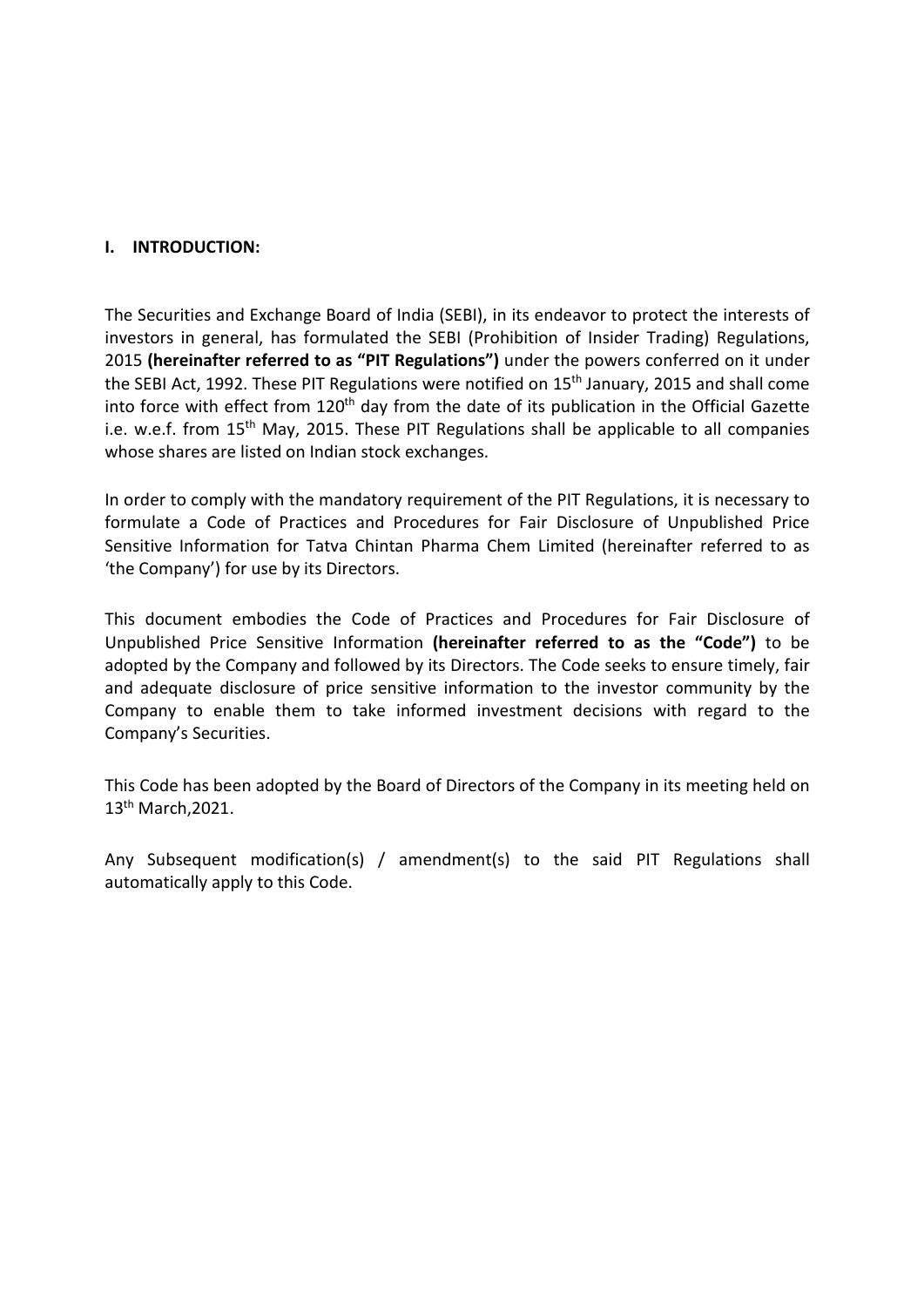# II. Principles of Fair Disclosure for purpose of Code of Practices and Procedures for Fair<br>Disclosure of Unpublished Price Sensitive Information:<br>The Board of Directors of the Company have always thrived to conduct its bus

Principles of Fair Disclosure for purpose of Code of Practices and Procedures for Fair<br>Disclosure of Unpublished Price Sensitive Information:<br>Board of Directors of the Company have always thrived to conduct its business in II. Principles of Fair Disclosure for purpose of Code of Practices and Procedures for Fair<br>Disclosure of Unpublished Price Sensitive Information:<br>The Board of Directors of the Company have always thrived to conduct its bus II. Principles of Fair Disclosure for purpose of Code of Practices and Procedures for Fair<br>Disclosure of Unpublished Price Sensitive Information:<br>The Board of Directors of the Company have always thrived to conduct its bus **II.** Principles of Fair Disclosure for purpose of Code of Practices and Procedures for Fair<br>Disclosure of Unpublished Price Sensitive Information:<br>The Board of Directors of the Company have always thrived to conduct its b **II.** Principles of Fair Disclosure for purpose of Code of Practices and Procedures for Fair<br>Disclosure of Unpublished Price Sensitive Information:<br>The Board of Directors of the Company have always thrived to conduct its b II. Principles of Fair Disclosure for purpose of Code of Practices and Procedures for Fair<br>Disclosure of Unpublished Price Sensitive Information:<br>The Board of Directors of the Company have always thrived to conduct its bus II. Principles of Fair Disclosure for purpose of Code of Practices and Procedures for Fair<br>Disclosure of Unpublished Price Sensitive Information:<br>The Board of Directors of the Company have always thrived to conduct its bus **Principles of Fair Disclosure for purpose of Code of Practices and Procedures for Fair<br>
Disclosure of Unpublished Price Sensitive Information:**<br>
Board of Directors of the Company have always thrived to conduct its busines nciples of Fair Disclosure for purpose of Code of Practices and Procedures for Fair<br>
schosure of Unpublished Price Sensitive Information.<br>
And of Directors of the Company have always thrived to conduct its business in a fa nciples of Fair Disclosure for purpose of Code of Practices and Procedures for Fair<br>
relosure of Unpublished Price Sensitive Information:<br>
and of Directors of the Company have always thrived to conduct its business in a fa nciples of Fair Disclosure for purpose of Code of Practices and Procedures f<br>closure of Unpublished Price Sensitive Information:<br>ard of Directors of the Company have always thrived to conduct its busines<br>nsparent manner wi Principles of Fair Disclosure for purpose of Code of Practices and Procedures for Fair<br>Disclosure of Unpublished Price Sensitive Information:<br>Board of Directors of the Company have always thrived to conduct its business in colosure of Unpublished Price Sensitive Information:<br>
ard of Directors of the Company have always thrived to conduct its business in a fair<br>
susparent manner with a view to protect the interest of all the stakeholders in t and of Directors of the Company have always thrived to conduct its business in a fair syparent manner with a view to protect the interest of all the stakeholders in the marked archively, the Company and the members of the Board of Directors of the Company have always thrived to conduct its business in a fair<br>transparent manner with a view to protect the interest of all the stakeholders in the<br>phany. Towards achieving this objective, the Com It manner with a view to protect the interest of all the stakeholders in the mandra achieving this objective, the Company and the members of the Board, prolonge sand advisers, consultants and retainers (hereinafter referre

- ignated employees and advisers, consultants and retainers (hereinafter referred to as<br>is the information in letter as well as in spirit:<br>stive information in letter as well as in spirit:<br>1. The Company and the 'Designated of increases all all adhere to the principles of fair disclosure of unpublished price<br>sitive information in letter as well as in spirit:<br>
1. The Company and the 'Designated Persons' shall manitain confidentiality of all<br>
u istive information in letter as well as in spirit:<br>
1. The Company and the 'Designated Persons' shall maintain confidentiality of all<br>
unpublished price sensitive information, shall communicate the same purely on<br>
"need-to 9. The Company and the 'Designated Persons' shall maintain confidentiality of all<br>numulationed price sensitive information, shall communicate the same purely on<br>"need-to-know basis" and shall not communicate to any unautho
- 
- 

information, shall communicate the same purely on<br>
'need-to-know basis' and shall not communicate to any unauthorized person or on<br>
selective basis.<br>
The Company shall ensure prompt public disclosure of unpublished price s The Company shall mate prompt public disclosure of ny unauthorized person or on selective basis.<br>
The Company shall ensure prompt public disclosure of unpublished price sensitive<br>
information that would impact price discov 1. The Company shall ensure prompt public disclosure of unpublished price sensitive<br>information that would impact price discovery no sooner than credible and concrete<br>information comes into being, in order to make such inf 2. In Company shall ensure prompt punct ensuchs are onlinear particle sensure to information comes into being, in order to make such information generally available.<br>
3. The Company shall ensure uniform and universal disse 7. The Company shall develop and follow best practices to make share information of unpublished price<br>
sensitive information to avoid selective disclosure.<br>
4. The Complinate Officer to deal with dissemination of informati

9. The Company shall ensure uniform and universal dissemination of unpublished price<br>sensitive information to avoid selective disclosure.<br>4. The Compliance Officer of the Company shall act as the Chief Investor Relations<br>o Sensitive information to avoid selective disculsions.<br>
4. The Compliance Officer of the Company shall act as the Chief Investor Relations<br>
10 of deal with dissemination of information and disclosure of<br>
5. The Company shal ompliance Officer of the Company shall act as the Chief Investor Relations<br>to deal with dissemination of information and disclosure of<br>price sensitive<br>information.<br>Depending to the information of unpublished price sensitiv 4. The Company chall the Company shall acts the Chiefer<br>officer to the Company shall make prompt dissemination of information and disclosure of<br>unpublished price sensitive information.<br>5. The Company shall make prompt diss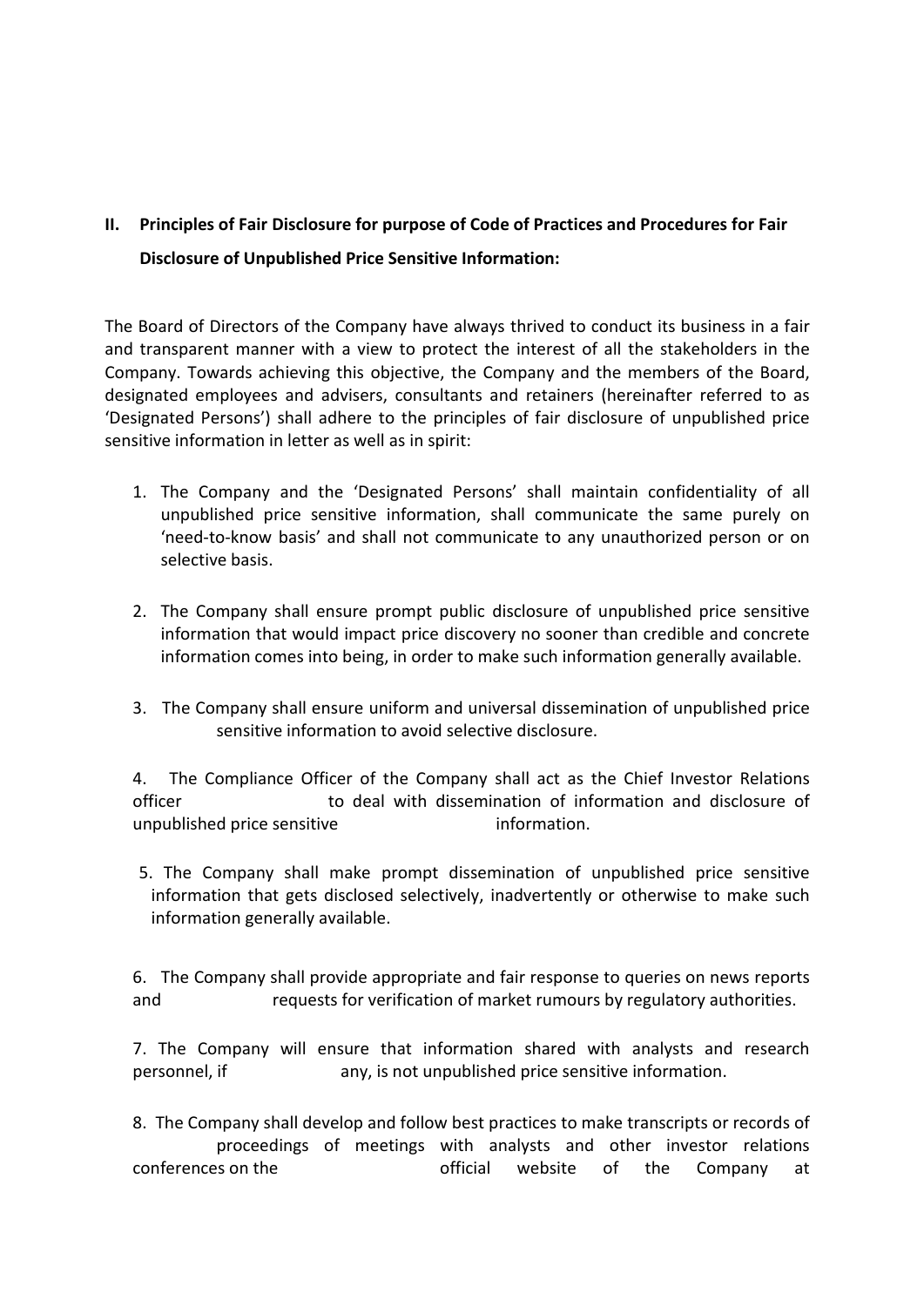www.tatvachintan.com to ensure official confirmation and documentation of disclosures made.<br>9. The Company shall handle all unpublished price sensitive information on a need-to-<br>basis. www.tatvachintan.com to ensure official confirmation and document disclosures made.<br>
9. The Company shall handle all unpublished price sensitive information on hasis.

montroposition and documentation of<br>disclosures made.<br>9. The Company shall handle all unpublished price sensitive information on a need-to-<br>hand basis.<br>10. Sharing of information with partners, collaborators, lenders, cust Www.tatvachintan.com to ensure official confirmation<br>
and documentation of<br>
disclosures made.<br>
9. The Company shall handle all unpublished price sensitive information on a need-to-<br>
know<br>
10. Sharing of information with pa mething of the particular of the particular of the partners and the partners and disclosures made.<br>
10. Sharing of information with partners, collaborators, lenders, customers, suppliers,<br>
10. Sharing of information with p merchant bankers, legal advisors, auditorial confirmation and documentation of alosures made.<br>
The Company shall handle all unpublished price sensitive information on a need-to-<br>
basis.<br>
Sharing of information with partner mation and documentation of disclosures made.<br>
9. The Company shall handle all unpublished price sensitive information on a need-to-<br>
know basis.<br>
10. Sharing of information with partners, collaborators, lenders, customers www.tatvachintan.com to ensure official confirmation<br>
9. The Company shall handle all unpublished price sensitive information on a need-to-<br>
know basis.<br>
10. Sharing of information with partners, collaborators, lenders, cu montion worker and the ensure official confirmation<br>
9. The Company shall handle all unpublished price sensitive information on a need-to-<br>
know basis.<br>
10. Sharing of information with partners, collaborators, lenders, cus model was the PIT regulations.<br>
The Company shall handle all unpublished price sensitive information on a need-to-<br>
9. The Company shall handle all unpublished price sensitive information on a need-to-<br>
hasis.<br>
10. Sharing WWW. tatvachintan.com to ensure official confirmation and documentation of<br>disclosures made.<br>
9. The Company shall handle all unpublished price sensitive information on a need-to-<br>
handle all handle all unpublished price s

www.tatvachintan.com to ensure official confirmation and documentation of<br>disclosures made.<br>9. The Company shall handle all unpublished price sensitive information on a need-to-<br>know basis.<br>10. Sharing of information with mow.tatvachintan.com to ensure official confirmation and documentation of disclosures made.<br>
9. The Company shall handle all unpublished price sensitive information on a need-to-<br>
know basis.<br>
10. Sharing of information wi www.tatvachintan.com to ensure official confirmation and documentation of<br>disclosures made.<br>9. The Company shall handle all unpublished price sensitive information on a need-to-<br>know<br>10. Sharing of information with partner disclosures made.<br>
9. The Company shall handle all unpublished price sensitive information on a need-to-<br>
know basis.<br>
10. Sharing of information with partners, collaborators, lenders, customers, suppliers,<br>
10. Sharing of 9. The Company shall handle all unpublished price sensitive information on a need-to-<br>know basis.<br>10. Sharing of information with partners, collaborators, lenders, customers, suppliers,<br>necessaring more than the informatio 10. Sharing of information with partners, collaborators, lenders, customers, suppliers, merchant bankers, legal advisors, auditors, insolvency professionals, other advisors or consultants, shall be considered as "legitimit 10. Sharing of information with partners, collaborators, lenders, customers, suppliers, merchant bankers, legal advisors, auditors, insolvency professionals, other advisors or consultants, shall be considered as "legitimat 10. Sharing of information with partners, collaborators, lenders, customers, suppliers, or consultants bankers, legal advisors, auditors, insolvency professionals, other advisors or consultants, shall be considered as "leg merchant bankers, legal advisors, auditors, insolvency professionals, other advisors<br>or consultants, shall be considered as "legitimate purposes" for the purpose of sharing<br>unpublished price sensitive information in the or provided that such sharing ras not been carried out to evade or circumvent the<br>prohibitions of the PIT regulations.<br>11. A structured digital database shall be maintained containing the names of such<br>persons or entities as 11. A structured digital database shall be maintained containing the names of such persons or entities as the case may be with whom information is shared for legitimate purposes along with the Permanent Account Number or a persons or entities as the case may be with whom information is shared for legitimate<br>purposes along with the Permanent Account Number or any other identifier authorized<br>by law where Permanent Account Number is not availab

Regulations. by law where Permanent Account Number is not available. Adequate and effective<br>system of internal controls will also be laid out to ensure the compliance of maintenance<br>of a digital database for sharing the information for system of internal controls will also be laid out to ensure the compliance of maintenance<br>of a digital database for sharing the information for said legitimate purposes.<br>12. Any person in receipt of unpublished price sensi 12. Any person in receipt of unpublished price sensitive information pursuant to a "legitimate purpose" shall be considered an "insider" for purposes of SEBI PIT Regulations and such persons are also required to ensure the 12. Any person in receipt of unpublished price sensitive information pursuant to a<br>"legitimate purpose" shall be considered an "linsider" for purposes of SEBI PIT<br>Regulations and such persons are also required to ensure th IM. Power of the Board of Directors and such present the competible of the Company is authorized to anes of equal them, in compliance with SEBI PIT<br>
III. Power of the Board of Directors:<br>
The Board of Directors of the Comp

III. Power of the Board of Directors:<br>The Board of Directors of the Company is authorised to amend or modify this Code in whole<br>or in part from time to time, as the Board may fit necessary as and when required.<br>The Board o www.tatvachintan.com